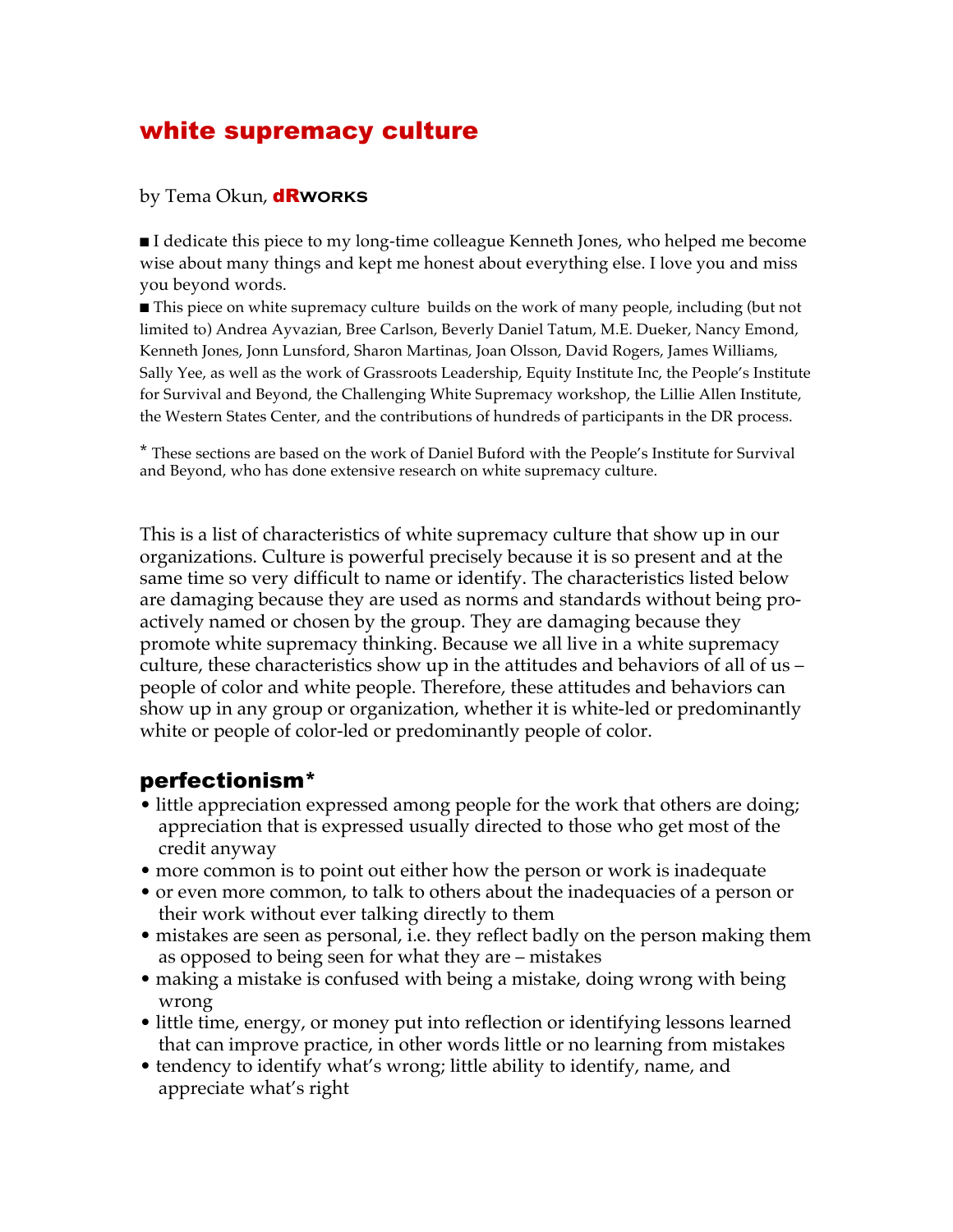- often internally felt, in other words the perfectionist fails to appreciate her own good work, more often pointing out his faults or 'failures,' focusing on inadequacies and mistakes rather than learning from them; the person works with a harsh and constant inner critic
- *antidotes:* develop a culture of appreciation, where the organization takes time to make sure that people's work and efforts are appreciated; develop a learning organization, where it is expected that everyone will make mistakes and those mistakes offer opportunities for learning; create an environment where people can recognize that mistakes sometimes lead to positive results; separate the person from the mistake; when offering feedback, always speak to the things that went well before offering criticism; ask people to offer specific suggestions for how to do things differently when offering criticism; realize that being your own worst critic does not actually improve the work, often contributes to low morale among the group, and does not help you or the group to realize the benefit of learning from mistakes

### sense of urgency

- continued sense of urgency that makes it difficult to take time to be inclusive, encourage democratic and/or thoughtful decision-making, to think long-term, to consider consequences
- frequently results in sacrificing potential allies for quick or highly visible results, for example sacrificing interests of communities of color in order to win victories for white people (seen as default or norm community)
- reinforced by funding proposals which promise too much work for too little money and by funders who expect too much for too little
- *antidotes:* realistic workplans; leadership which understands that things take longer than anyone expects; discuss and plan for what it means to set goals of inclusivity and diversity, particularly in terms of time; learn from past experience how long things take; write realistic funding proposals with realistic time frames; be clear about how you will make good decisions in an atmosphere of urgency; realize that rushing decisions takes more time in the long run because inevitably people who didn't get a chance to voice their thoughts and feelings will at best resent and at worst undermine the decision because they were left unheard

## defensiveness

- the organizational structure is set up and much energy spent trying to prevent abuse and protect power as it exists rather than to facilitate the best out of each person or to clarify who has power and how they are expected to use it
- because of either/or thinking (see below), criticism of those with power is viewed as threatening and inappropriate (or rude)
- people respond to new or challenging ideas with defensiveness, making it very difficult to raise these ideas
- a lot of energy in the organization is spent trying to make sure that people's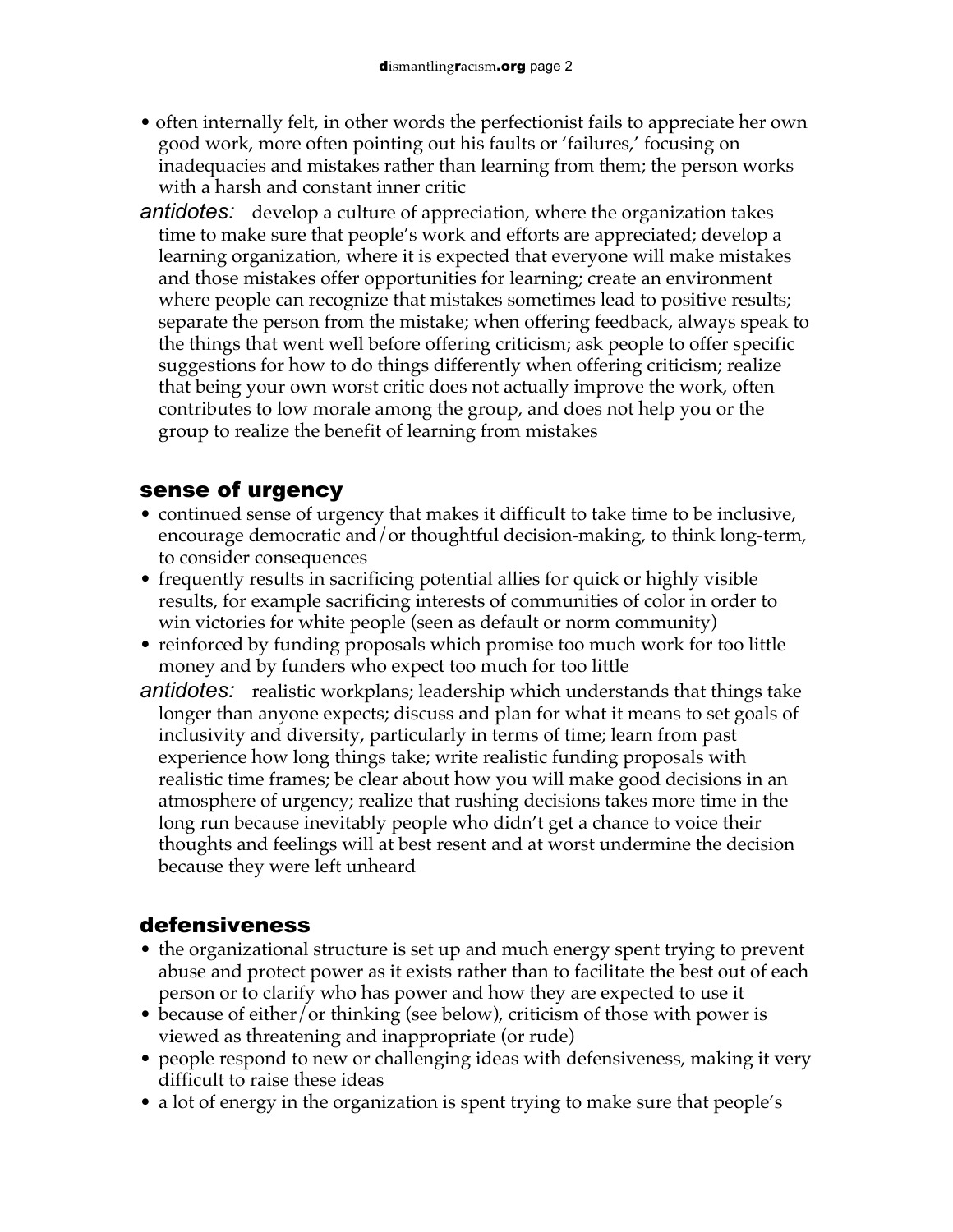feelings aren't getting hurt or working around defensive people

- white people spend energy defending against charges of racism instead of examining how racism might actually be happening
- the defensiveness of people in power creates an oppressive culture
- *antidotes:* understand that structure cannot in and of itself facilitate or prevent abuse; understand the link between defensiveness and fear (of losing power, losing face, losing comfort, losing privilege); work on your own defensiveness; name defensiveness as a problem when it is one; give people credit for being able to handle more than you think; discuss the ways in which defensiveness or resistance to new ideas gets in the way of the mission

#### quantity over quality\*

- all resources of organization are directed toward producing measurable goals
- things that can be measured are more highly valued than things that cannot, for example numbers of people attending a meeting, newsletter circulation, money spent are valued more than quality of relationships, democratic decision-making, ability to constructively deal with conflict
- little or no value attached to process; if it can't be measured, it has no value
- discomfort with emotion and feelings
- no understanding that when there is a conflict between content (the agenda of the meeting) and process (people's need to be heard or engaged), process will prevail (for example, you may get through the agenda, but if you haven't paid attention to people's need to be heard, the decisions made at the meeting are undermined and/or disregarded)
- *antidotes:* include process or quality goals in your planning; make sure your organization has a values statement which expresses the ways in which you want to do your work; make sure this is a living document and that people are using it in their day to day work; look for ways to measure process goals (for example if you have a goal of inclusivity, think about ways you can measure whether or not you have achieved that goal); learn to recognize those times when you need to get off the agenda in order to address people's underlying concerns

#### worship of the written word

- if it's not in a memo, it doesn't exist
- the organization does not take into account or value other ways in which information gets shared
- those with strong documentation and writing skills are more highly valued, even in organizations where ability to relate to others is key to the mission
- *antidotes:* take the time to analyze how people inside and outside the organization get and share information; figure out which things need to be written down and come up with alternative ways to document what is happening; work to recognize the contributions and skills that every person brings to the organization (for example, the ability to build relationships with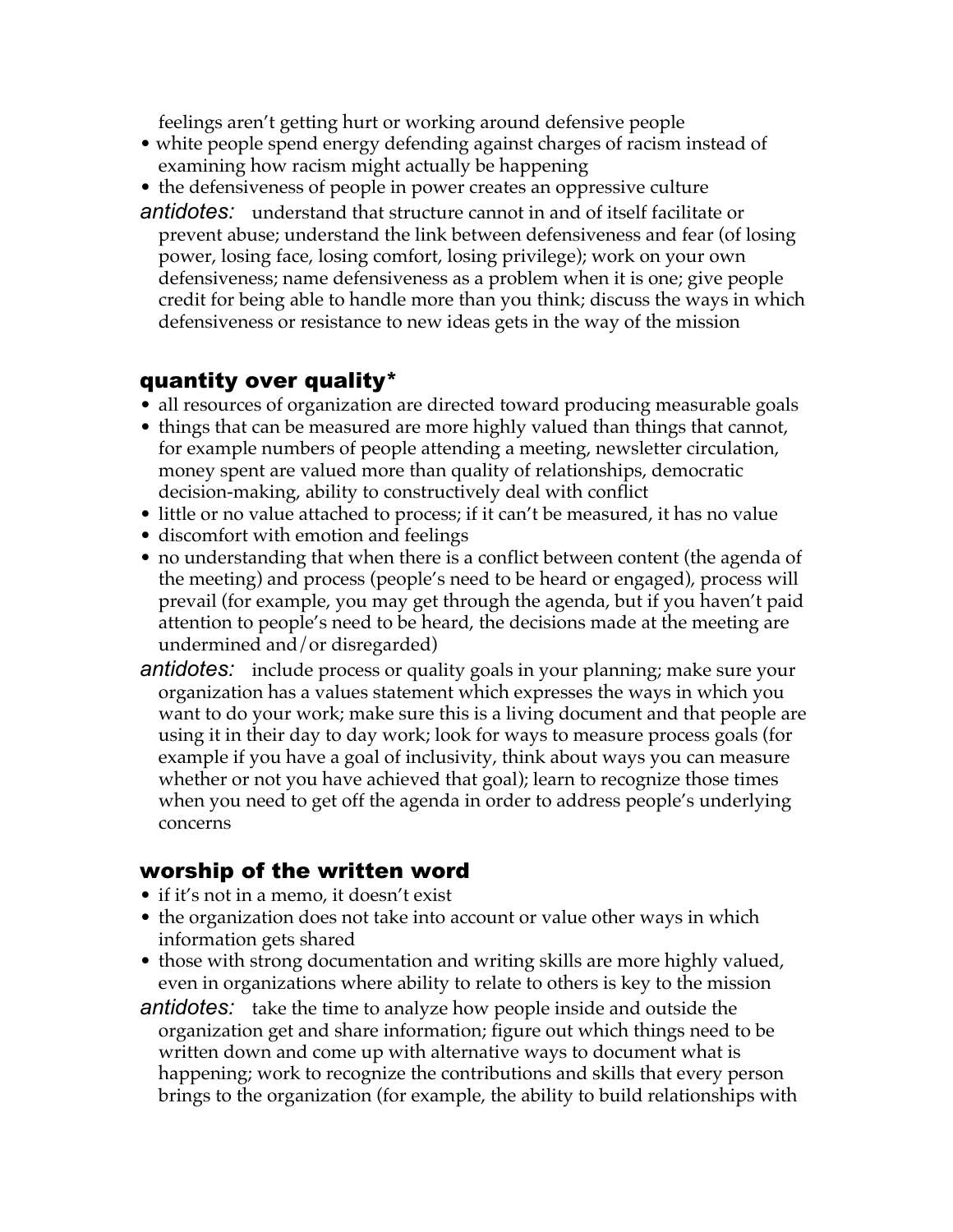those who are important to the organization's mission); make sure anything written can be clearly understood (avoid academic language, 'buzz' words, etc.)

## only one right way

- the belief there is one right way to do things and once people are introduced to the right way, they will see the light and adopt it
- when they do not adapt or change, then something is wrong with them (the other, those not changing), not with us (those who 'know' the right way)
- similar to the missionary who does not see value in the culture of other communities, sees only value in their beliefs about what is good
- *antidotes:* accept that there are many ways to get to the same goal; once the group has made a decision about which way will be taken, honor that decision and see what you and the organization will learn from taking that way, even and especially if it is not the way you would have chosen; work on developing the ability to notice when people do things differently and how those different ways might improve your approach; look for the tendency for a group or a person to keep pushing the same point over and over out of a belief that there is only one right way and then name it; when working with communities from a different culture than yours or your organization's, be clear that you have some learning to do about the communities' ways of doing; never assume that you or your organization know what's best for the community in isolation from meaningful relationships with that community

## paternalism

- decision-making is clear to those with power and unclear to those without it
- those with power think they are capable of making decisions for and in the interests of those without power
- those with power often don't think it is important or necessary to understand the viewpoint or experience of those for whom they are making decisions
- those without power understand they do not have it and understand who does
- those without power do not really know how decisions get made and who makes what decisions, and yet they are completely familiar with the impact of those decisions on them
- *antidotes:* make sure that everyone knows and understands who makes what decisions in the organization; make sure everyone knows and understands their level of responsibility and authority in the organization; include people who are affected by decisions in the decision-making

## either/or thinking\*

- things are either/or good/bad, right/wrong, with us/against us
- closely linked to perfectionism in making it difficult to learn from mistakes or accommodate conflict
- no sense that things can be both/and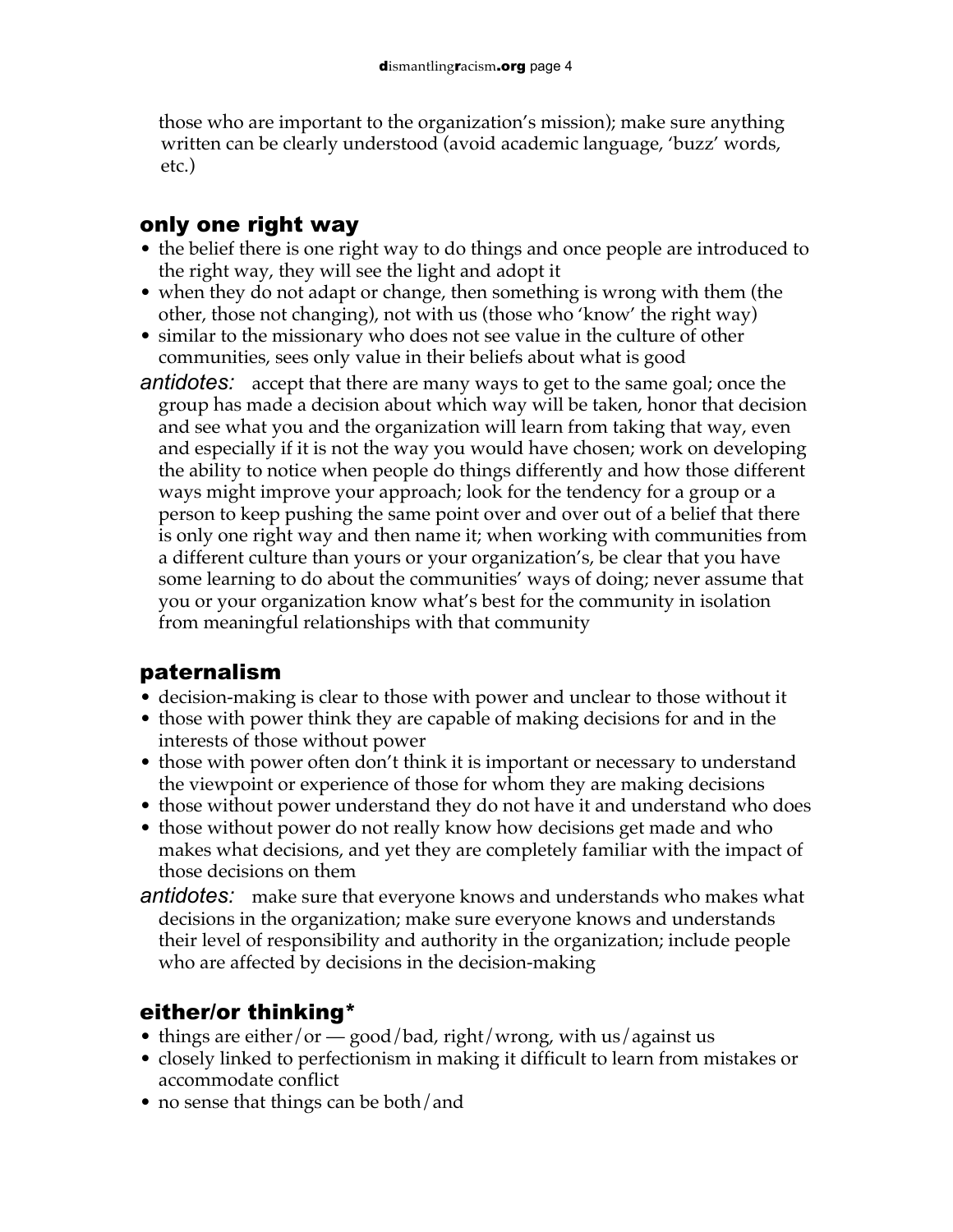- results in trying to simplify complex things, for example believing that poverty is simply a result of lack of education
- creates conflict and increases sense of urgency, as people feel they have to make decisions to do either this or that, with no time or encouragement to consider alternatives, particularly those which may require more time or resources
- often used by those with a clear agenda or goal to push those who are still thinking or reflecting to make a choice between 'a' or 'b' without acknowledging a need for time and creativity to come up with more options
- *antidotes:* notice when people use 'either/or' language and push to come up with more than two alternatives; notice when people are simplifying complex issues, particularly when the stakes seem high or an urgent decision needs to be made; slow it down and encourage people to do a deeper analysis; when people are faced with an urgent decision, take a break and give people some breathing room to think creatively; avoid making decisions under extreme pressure

### power hoarding

- little, if any, value around sharing power
- power seen as limited, only so much to go around
- those with power feel threatened when anyone suggests changes in how things should be done in the organization, feel suggestions for change are a reflection on their leadership
- those with power don't see themselves as hoarding power or as feeling threatened
- those with power assume they have the best interests of the organization at heart and assume those wanting change are ill-informed (stupid), emotional, inexperienced
- *antidotes:* include power sharing in your organization's values statement; discuss what good leadership looks like and make sure people understand that a good leader develops the power and skills of others; understand that change is inevitable and challenges to your leadership can be healthy and productive; make sure the organization is focused on the mission

## fear of open conflict

- people in power are scared of expressed conflict and try to ignore it or run from it
- when someone raises an issue that causes discomfort, the response is to blame the person for raising the issue rather than to look at the issue which is actually causing the problem
- emphasis on being polite
- equating the raising of difficult issues with being impolite, rude, or out of line *antidotes:* role play ways to handle conflict before conflict happens;

distinguish between being polite and raising hard issues; don't require those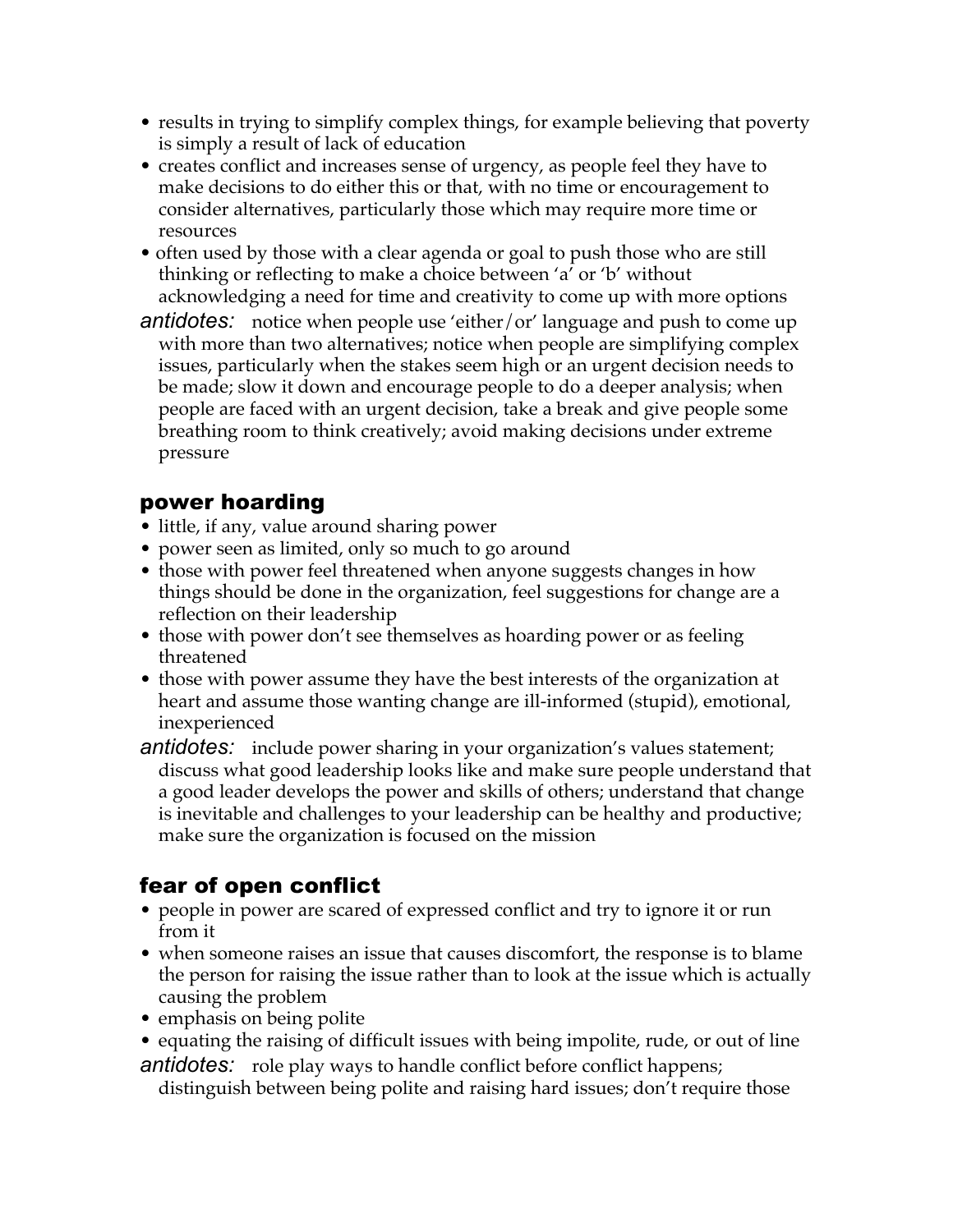who raise hard issues to raise them in 'acceptable' ways, especially if you are using the ways in which issues are raised as an excuse not to address those issues; once a conflict is resolved, take the opportunity to revisit it and see how it might have been handled differently

### individualism\*

- little experience or comfort working as part of a team
- people in organization believe they are responsible for solving problems alone
- accountability, if any, goes up and down, not sideways to peers or to those the organization is set up to serve
- desire for individual recognition and credit
- leads to isolation
- competition more highly valued than cooperation and where cooperation is valued, little time or resources devoted to developing skills in how to cooperate
- creates a lack of accountability, as the organization values those who can get things done on their own without needing supervision or guidance
- *antidotes:* include teamwork as an important value in your values statement; make sure the organization is working towards shared goals and people understand how working together will improve performance; evaluate people's ability to work in a team as well as their ability to get the job done; make sure that credit is given to all those who participate in an effort, not just the leaders or most public person; make people accountable as a group rather than as individuals; create a culture where people bring problems to the group; use staff meetings as a place to solve problems, not just a place to report activities

## i'm the only one

- connected to individualism, the belief that if something is going to get done right, 'I' have to do it
- little or no ability to delegate work to others
- *antidotes:* evaluate people based on their ability to delegate to others; evaluate people based on their ability to work as part of a team to accomplish shared goals

## progress is bigger, more\*

- observed in how we define success (success is always bigger, more)
- progress is an organization which expands (adds staff, adds projects) or develops the ability to serve more people (regardless of how well they are serving them)
- gives no value, not even negative value, to its cost, for example, increased accountability to funders as the budget grows, ways in which those we serve may be exploited, excluded, or underserved as we focus on how many we are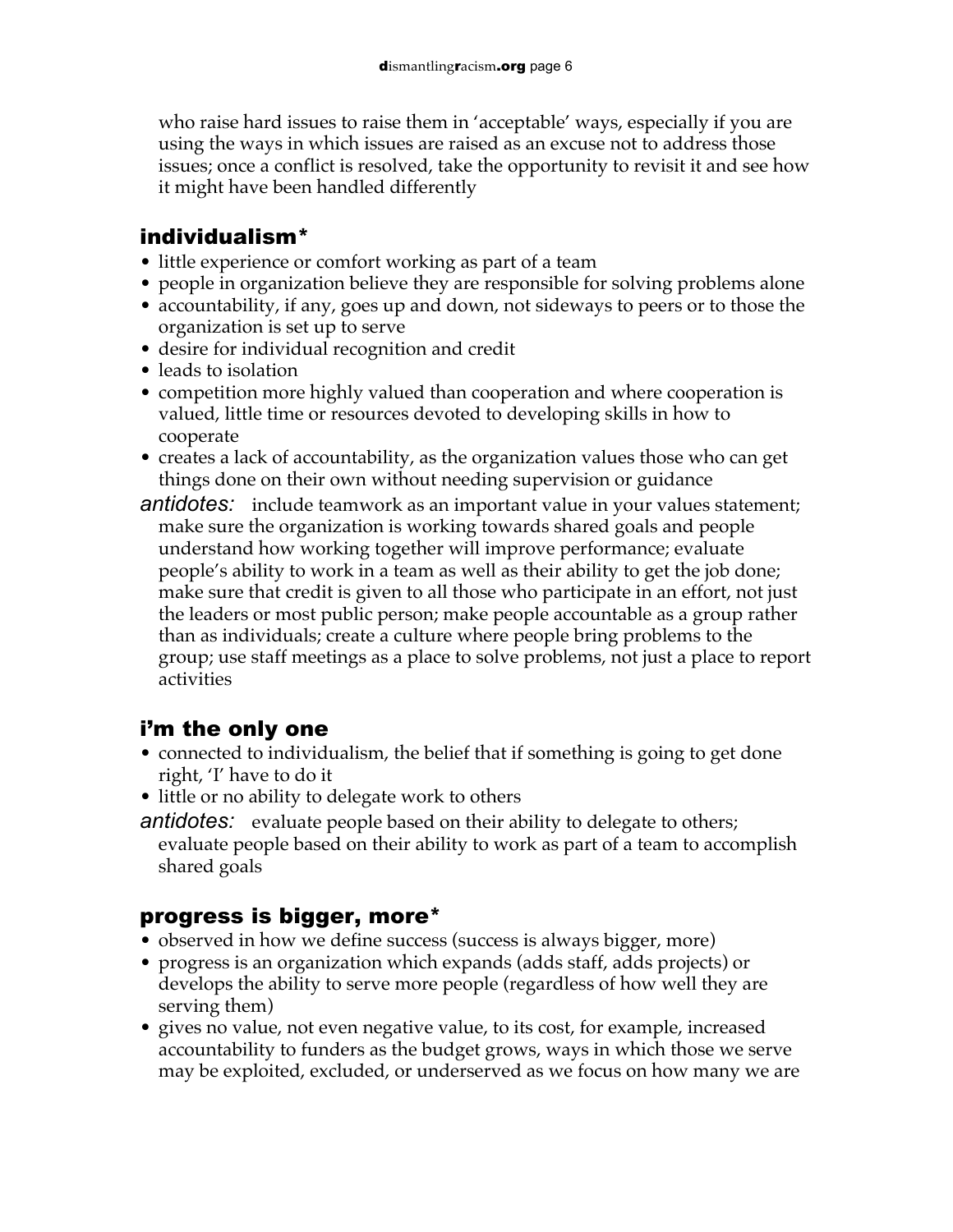serving instead of quality of service or values created by the ways in which we serve

*antidotes:* create Seventh Generation thinking by asking how the actions of the group now will affect people seven generations from now; make sure that any cost/benefit analysis includes all the costs, not just the financial ones, for example the cost in morale, the cost in credibility, the cost in the use of resources; include process goals in your planning, for example make sure that your goals speak to how you want to do your work, not just what you want to do; ask those you work with and for to evaluate your performance

## objectivity\*

- the belief that there is such a thing as being objective or 'neutral'
- the belief that emotions are inherently destructive, irrational, and should not play a role in decision-making or group process
- invalidating people who show emotion
- requiring people to think in a linear (logical) fashion and ignoring or invalidating those who think in other ways
- impatience with any thinking that does not appear 'logical'
- *antidotes:* realize that everybody has a world view and that everybody's world view affects the way they understand things; realize this means you too; push yourself to sit with discomfort when people are expressing themselves in ways which are not familiar to you; assume that everybody has a valid point and your job is to understand what that point is

# right to comfort

- the belief that those with power have a right to emotional and psychological comfort (another aspect of valuing 'logic' over emotion)
- scapegoating those who cause discomfort
- equating individual acts of unfairness against white people with systemic racism which daily targets people of color
- *antidotes:* understand that discomfort is at the root of all growth and learning; welcome it as much as you can; deepen your political analysis of racism and oppression so you have a strong understanding of how your personal experience and feelings fit into a larger picture; don't take everything personally

One of the purposes of listing characteristics of white supremacy culture is to point out how organizations which unconsciously use these characteristics as their norms and standards make it difficult, if not impossible, to open the door to other cultural norms and standards. As a result, many of our organizations, while saying we want to be multi-cultural, really only allow other people and cultures to come in if they adapt or conform to already existing cultural norms. Being able to identify and name the cultural norms and standards you want is a first step to making room for a truly multi-cultural organization.